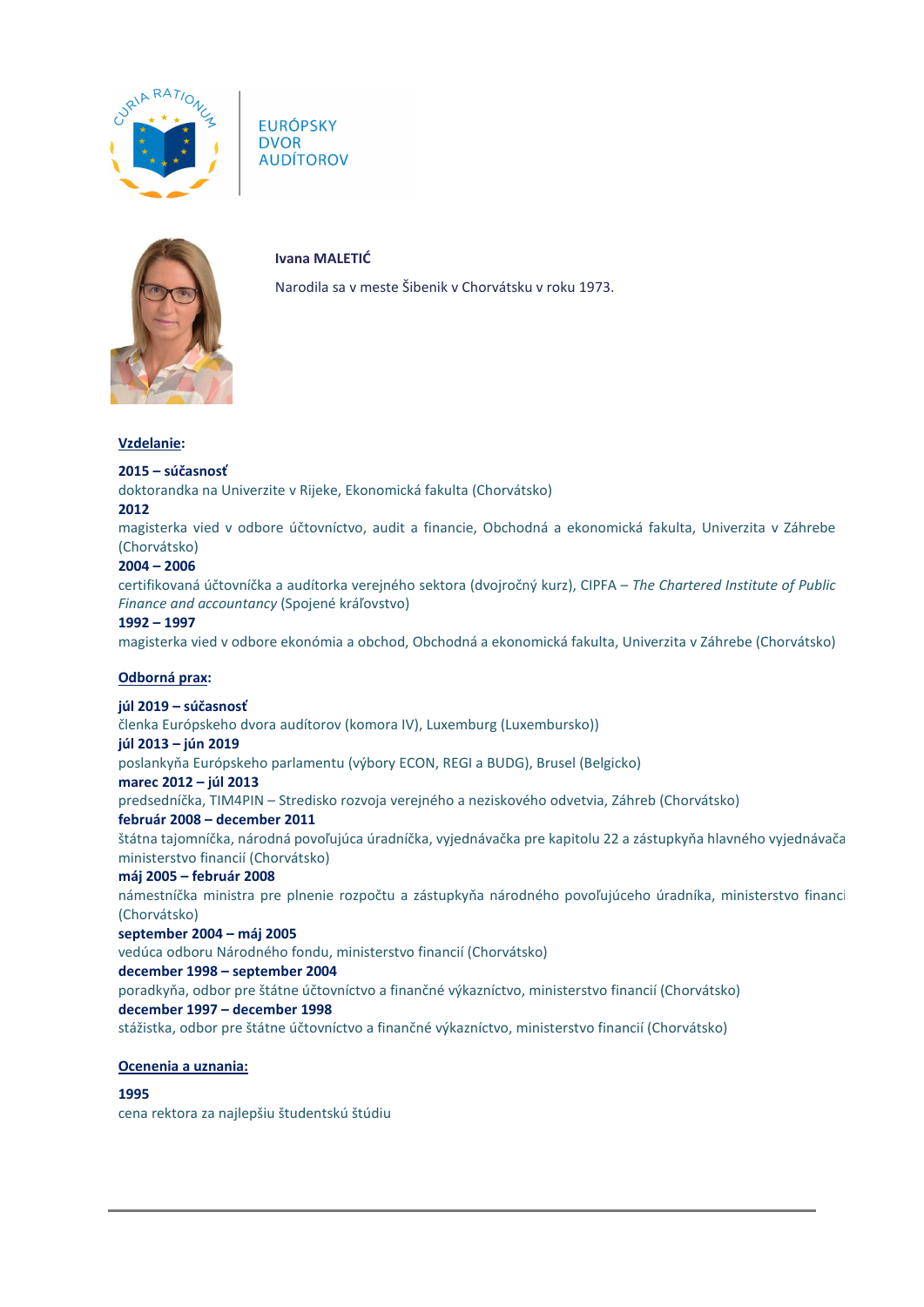## **Publikácie:**

## **Knihy:**

- 1) Maletić, I., Jakir Bajo, I., Stepić, D., *A Guide to Good Governance in the Public and Non-Profit Sector*, Center for Public and Non-Profit Sector Development TIM4PIN, Zagreb, 2018
- 2) Maletić, I., Kosor, K., Ivanković Knežević, K., et. al., *My EU Project: A Manual for the Preparation and Implementation of EU Projects*, Center for Public and Non-Profit Sector Development TIM4PIN, Zagreb, 2018
- 3) Maletić, I., Kosor, K., Copić, M., et al., *EU Projects – from Idea to Realization*, Center for Public and Non-Profit Sector Development TIM4PIN, Zagreb, 2016
- 4) Maletić, I., Bešlić, B., Copić, M., Kosor, K,., Kulakowski, N., Zrinušić, N., *EU Project Management*, Center for Public and Non-Profit Sector Development TIM4PIN, Zagreb, 2014
- 5) Maletić, I., et. al., *Fiscal Responsibility - Completing Questionnaires, Compiling Plans and Reports*, Center for Public and Non-Profit Sector Development TIM4PIN, Zagreb, 2013
- 6) Maletić, I., Stepić, D., Jakir Bajo, I., Knežević, M., Kozina, D., *Fiscal Responsibility and Financial Management*, Center for Public and Non-Profit Sector Development TIM4PIN, Zagreb, 2012
- 7) Maletić, I., Jakir-Bajo, I., Zorić, A., *Fiscal Responsibility*, Croatian accountants and financial officials community, Zagreb, 2011
- 8) Maletić, I., Vašiček, D., Jakir-Bajo, I., et al., The A*ccounting of Budget and Budget Users*, Croatian accountants and financial officials community, Zagreb, 2008
- 9) Maletić, I., Jakir-Bajo, I., *Budgetary Planning and Accounting*, Centre for accounting and finance, Zagreb, 2003
- 10) Maletić, I., Lončar-Galek, D., Mencer, J., et. al., Application of the Budget Accounting Plan 2003/2004, Croatian accountants and financial officials community, Zagreb, 2003
- 11) Maletić, I., Vašiček, V., Vašiček, D., *Introduction to Budgetary Accounting 2002*, Croatian accountants and financial officials community, Zagreb, 2002
- 12) Maletić, I., Jakir-Bajo, I., *Budgetary Accounting*, Informator, Zagreb, 2001
- 13) Maletić, I., Vašiček, D., Jakir-Bajo, I., et al., *Budgetary system: Accounting, Finance, Audit, Taxes*, Croatian accountants and financial officials community, Zagreb, 2000

## **Články vo vedeckých časopisoch s medzinárodnou edičnou radou a medzinárodnou revíziou:**

- 1) Maletić, I., Kandžija, V., *The Accession Process and IPA Funds in Bosnia and Herzegovina – an Opportunity for Restructuring Public Spending and Convergence Towards the EU*, Proceedings of the International Scientific Conference "Economic system of European Union and accession of Bosnia and Herzegovina – Challenges and Policies Ahead" , Faculty of Economics, University of Mostar, ECSA - European Community Studies Association in BiH, p. 238-267, Mostar, 2017
- 2) Maletić, I., Petričko, I., Vašiček, D., *Comparative Analysis of Croatia's Position in the Context of International Competitiveness*, in the book *Competitiveness as a process*, ECSA - European Community Studies Association in BiH, p. 13-42, Mostar, 2017
- 3) Maletić, I, Redžepagić, S., *Experience in management and absorption of the EU pre-accession funds in Croatia – lessons learned*, in the book *Absorption Capacity of EU pre-accession Programmes in the Western Balkan Countries*, p. 311-327, Nice, 2014
- 4) Maletić, I., Vašiček, D., Kandžija, J., *Croatian experiences in Management and Absorption of the EU Pre-Accession Funds*, Proceedings of the 9th International Conference "Economic Integration, Competition and Cooperation – Accesion of the Western Balkan Countries to the European Union", p. 737-755, Rijeka, 2013
- 5) Maletić, I., Vašiček, D., *Current Trends and Requirements in Financial Management as Support for the Process of Europeanization of Public Administration*, Proceedings of the 14th International Symposium "Turning to an Innovative and Creative Bosnia and Herzegovina", p. 345-361, Sarajevo, 2013
- 6) Maletić, I., Vašiček, D., *Europeanisation Reforms of the Financial Management System*, Institute of Public Administration, Novi Informator, p. 393-420, Zagreb, 2011
- 7) Maletić, I., et al., *General framework of administrative convergence provided by Croatian public administrative reforms*, in the book *Administrative Convergence and Reforms in South-Eastern European States - Analyses, Models and Comparative Studies*, No. 2, Editura Economică, p. str. 141-188, Bucharest, 2011
- 8) Maletić, I., Primorac, M., Sopek, P., *The Net Fiscal Effect of Pre-Accession and Accession of Bosnia and Herzegovina to the European Union*, Proceedings of the Symposium "Challenges and perspectives of integration in countries of South-Eastern Europe", p. 269-285, Tuzla, 2011